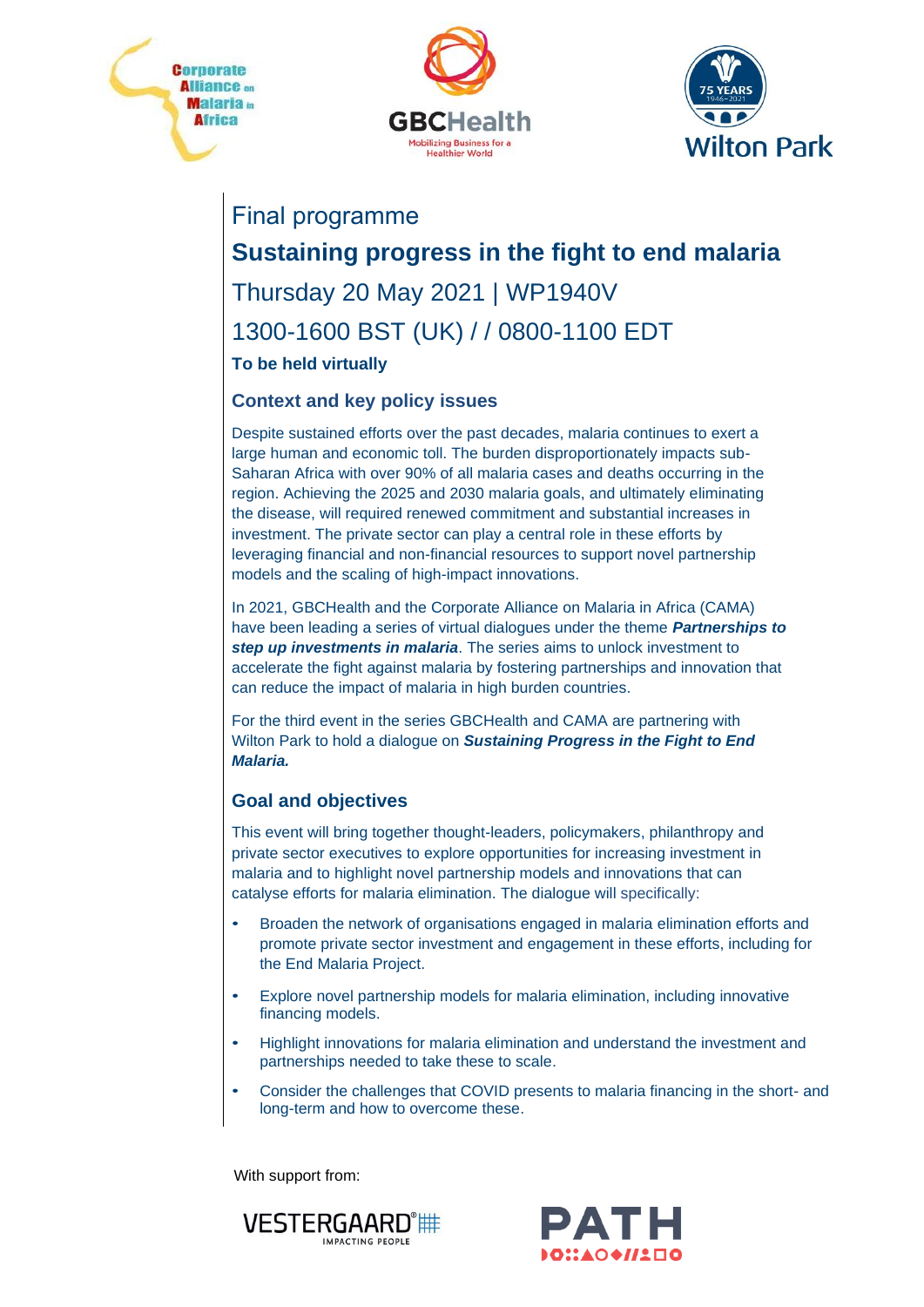### **Wednesday 20 May**

| 1245-1300 | <b>Orientation session</b>                                                                                                                                                                                                                                                                                                                                                                                                   |
|-----------|------------------------------------------------------------------------------------------------------------------------------------------------------------------------------------------------------------------------------------------------------------------------------------------------------------------------------------------------------------------------------------------------------------------------------|
|           | Technical check ahead of the official start of the meeting.                                                                                                                                                                                                                                                                                                                                                                  |
| 1300-1310 | 1. Welcome, introductions and overview                                                                                                                                                                                                                                                                                                                                                                                       |
|           | <b>Nancy Lee</b><br>Programme Director, Wilton Park                                                                                                                                                                                                                                                                                                                                                                          |
|           | <b>Lesley-Anne Long</b><br>President and Chief Executive Officer, GBCHealth, Washington DC                                                                                                                                                                                                                                                                                                                                   |
|           | <b>Janis Davis-Street</b><br>Manager, Global Public Health and Special Projects, Chevron, Houston                                                                                                                                                                                                                                                                                                                            |
| 1310-1355 | 2. Meeting the 2030 malaria targets: what will it take?                                                                                                                                                                                                                                                                                                                                                                      |
|           | What are the achievements and lessons of the past decade for eliminating malaria? What<br>significant changes are needed in the coming years to meet the global targets? What<br>does the global financing landscape look like in 2021 and for the years ahead? What will<br>be the impact of COVID in the short, medium- and long-term? What role does the private<br>sector have in financing malaria elimination efforts? |
|           | Chair: Ochuko Keyamo-Onyige<br>Director, CAMA GBCHealth, Lagos                                                                                                                                                                                                                                                                                                                                                               |
|           | John Nkengasong<br>Director, Africa Centres for Disease Control and Prevention, Addis Ababa                                                                                                                                                                                                                                                                                                                                  |
|           | Akpaka Kalu<br>Team Leader, Tropical and Vector borne Diseases, World Health Organization, Regional<br>Office for Africa, Brazzaville                                                                                                                                                                                                                                                                                        |
|           | <b>Willis Akhwale</b><br>Senior Presidential Adviser, African Leaders Malaria Alliance (ALMA), Nairobi                                                                                                                                                                                                                                                                                                                       |
|           | Aimable Mbituyumuremyi<br>National Malaria and NTDs Program Manager, Rwanda Biomedical Centre, Kigali                                                                                                                                                                                                                                                                                                                        |
|           | <b>Jed Meline</b><br>Deputy Global Malaria Coordinator, Presidents Malaria Initiative, United States Agency<br>for International Development (USAID), Washington DC                                                                                                                                                                                                                                                          |
|           | <b>Scott Filler</b><br>Head of Malaria, Technical Advice and Partnerships Department, The Global Fund to<br>Fight AIDS, Tuberculosis and Malaria, Geneva                                                                                                                                                                                                                                                                     |
| 1355-1420 | 3. New ways of working with the private sector to beat malaria                                                                                                                                                                                                                                                                                                                                                               |
|           | Private sector engagement: what are the opportunities? What needs to change?                                                                                                                                                                                                                                                                                                                                                 |
|           | <b>Chair: Robert Newman</b><br>Executive Director, Aspen Management Partnership for Health (AMP Health),<br>Washington DC                                                                                                                                                                                                                                                                                                    |
|           | Aigboje Aig-Imoukhuede<br>Co-Founder, The Aig-Imoukhuede Foundation, Lagos                                                                                                                                                                                                                                                                                                                                                   |
|           | <b>Regina Rabinovich</b><br>Director, Malaria Elimination Initiative, ISGLOBAL, Barcelona                                                                                                                                                                                                                                                                                                                                    |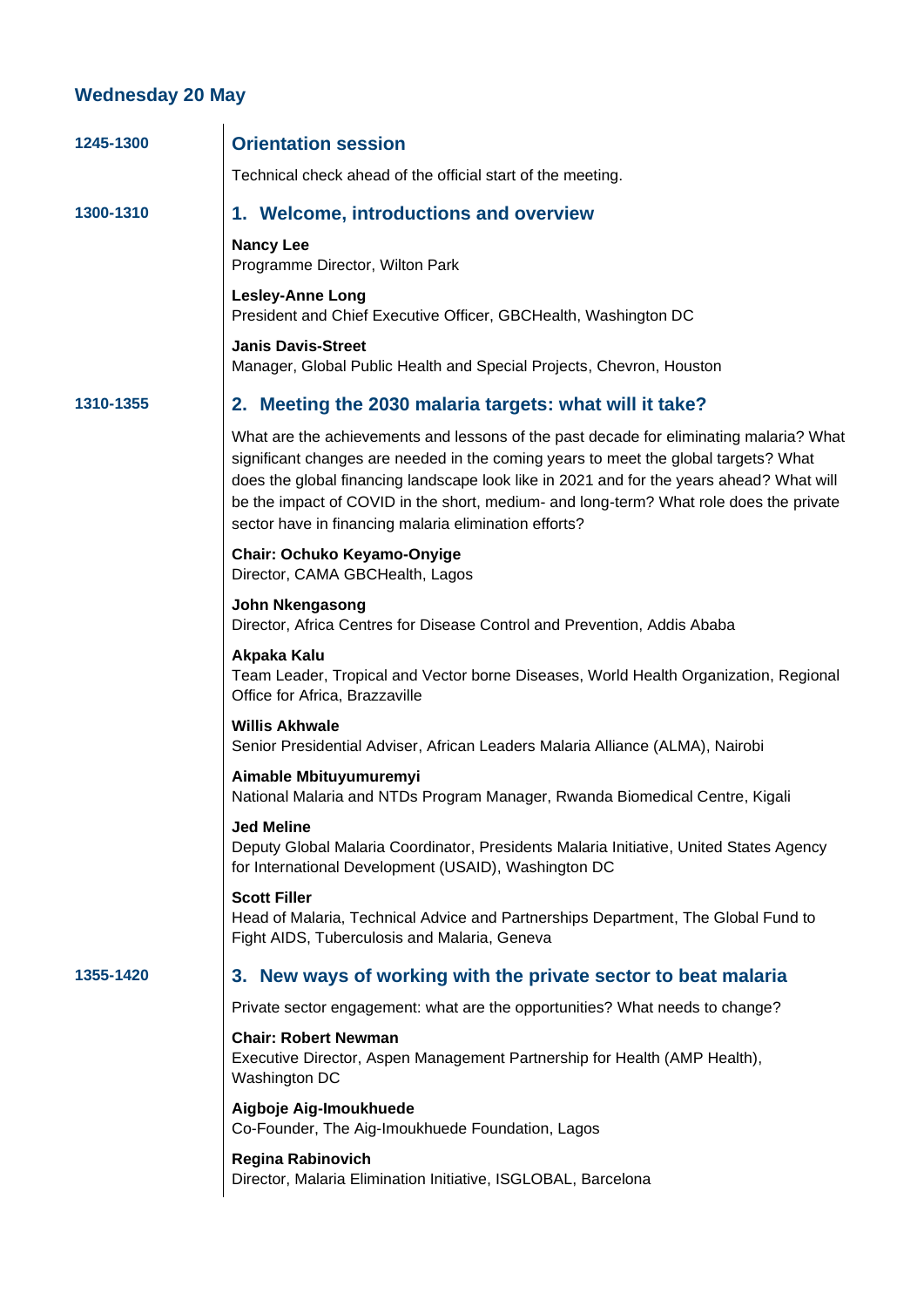|           | <b>Martin Edlund</b><br>Chief Executive Officer, Malaria No More US, Seattle                                                                                                                                                                                                                                                                                                                                                                                                                                   |
|-----------|----------------------------------------------------------------------------------------------------------------------------------------------------------------------------------------------------------------------------------------------------------------------------------------------------------------------------------------------------------------------------------------------------------------------------------------------------------------------------------------------------------------|
| 1420-1425 | <b>Break</b>                                                                                                                                                                                                                                                                                                                                                                                                                                                                                                   |
| 1425-1450 | 4. Breakout groups: private sector engagement in malaria<br>elimination - what are the barriers?                                                                                                                                                                                                                                                                                                                                                                                                               |
|           | Malaria kills over 400,000 people each year, yet we have the tools and knowledge to both<br>prevent and treat the disease. Despite clear human and economic imperatives to pursue<br>malaria elimination, investment has been limited. The private sector has an important role<br>to play in this. At this critical juncture for achieving the 2030 malaria goals, we must ask<br>what the barriers are to private sector investment, and what needs to change to ensure<br>greater investment in the future. |
|           | In your group you will explore the following question: What are the main barriers to<br>private sector investment and engagement in malaria elimination? Each group will<br>focus on this from the perspective of financing, partnerships or innovation.                                                                                                                                                                                                                                                       |
|           | <b>Facilitators:</b><br><b>Kammerle Schneider</b><br>Director, Malaria and NTDs, PATH, Seattle                                                                                                                                                                                                                                                                                                                                                                                                                 |
|           | <b>Kirsten Gagnaire</b><br>Founder and Chief Executive Officer, Kati Collective, Vashon                                                                                                                                                                                                                                                                                                                                                                                                                        |
|           | <b>Patrick Sieyes</b><br>Head of Global Growth, Vestergaard, Lausanne                                                                                                                                                                                                                                                                                                                                                                                                                                          |
|           | <b>Michael Steinberg</b><br>Team Lead - Global Public Health & Special Projects, Chevron, San Ramon                                                                                                                                                                                                                                                                                                                                                                                                            |
| 1450-1515 | 5. From rhetoric to action                                                                                                                                                                                                                                                                                                                                                                                                                                                                                     |
|           | What key actions are needed to catalyse private sector engagement for malaria? What<br>new partnership models can help to scale and accelerate malaria elimination efforts?<br>Who are the new stakeholders that need to come to the table? How do we frame the case<br>for private sector investment? What are the opportunities for further innovation and how<br>do we ensure these are taken to scale in an equitable manner?                                                                              |
|           | <b>Chair: Sherwin Charles</b><br>Chief Executive Officer, Goodbye Malaria, Johannesburg                                                                                                                                                                                                                                                                                                                                                                                                                        |
|           | <b>Kirsten Gagnaire</b><br>Founder and Chief Executive Officer, Kati Collective, Vashon                                                                                                                                                                                                                                                                                                                                                                                                                        |
|           | <b>Herbert Schilthuis,</b><br>Global Director, Health, Heineken, Amsterdam                                                                                                                                                                                                                                                                                                                                                                                                                                     |
|           | <b>Michael Joos</b><br>Chief Executive Officer, Vestergaard, Lausanne                                                                                                                                                                                                                                                                                                                                                                                                                                          |
| 1515-1540 | 6. What needs to change? Catalysing malaria elimination efforts<br>through private sector investment, partnerships and innovation                                                                                                                                                                                                                                                                                                                                                                              |
|           | Following on from your discussions in the previous breakout, you will now discuss what<br>now needs to change around private sector financing for malaria. In your groups consider<br>the following:<br>How do we ensure greater private sector investment in and engagement with<br>٠<br>malaria elimination efforts?<br>What are the major opportunities and how do we take advantage of these?<br>$\bullet$<br>Who needs to be engaged and lead in this process?<br>$\bullet$                               |